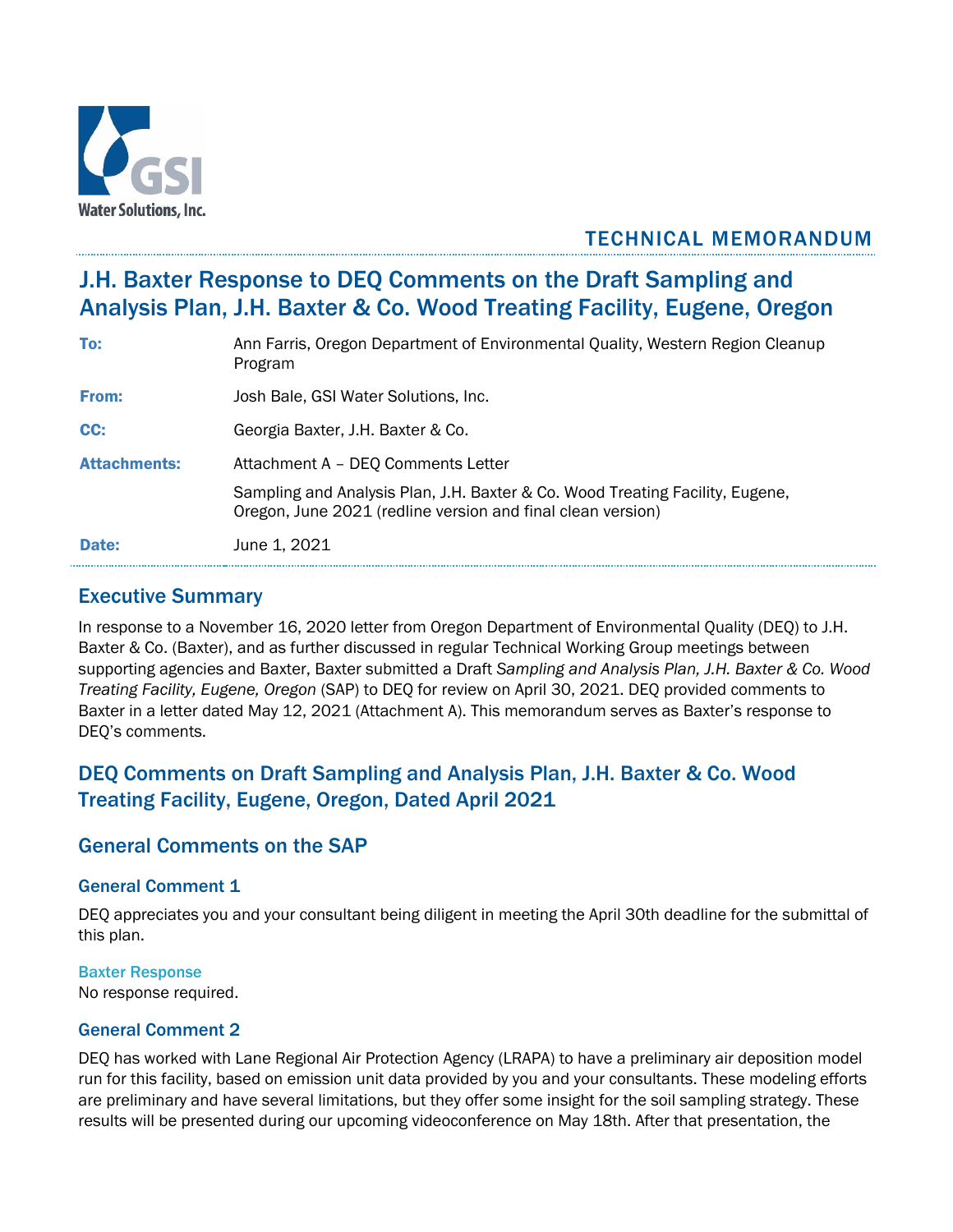sampling locations should be updated accordingly and a phased approach to the investigation more fully described.

#### Baxter Response

GSI has utilized the preliminary modeling data provided by LRAPA, with the acknowledgment of the issues identified with the Stormwater Treatment Plant and Groundwater Treatment system sources in the model, to determine final properties to sample as part of this initial off-site investigation effort. Based on the results of this investigation, and in coordination with DEQ, we will evaluate whether additional sampling is required beyond the areas identified in the 2021 SAP at a future date. Please note, while we would have included tax lot 8000 in the sampling plan based on potential deposition patterns, due to construction of a new home on this lot and full replacement of the yard soil with a sod surface within the last 2 years, this lot was excluded.

# General Comment 3

The soil locations proposed include an incremental sampling methodology (ISM) approach that spans multiple residential yards. After consultation with numerous technical experts on ISM sampling methodology and risk assessment at DEQ, EPA, and OHA, and considering the data quality objectives (DQOs), DEQ has concluded that the DUs in the residential areas must be based on the boundaries of the residential property lines. That is, one residential yard should be one DU, rather than including multiple residences together in a single DU. Please update your sampling approach accordingly.

#### Baxter Response

The sampling approach has been modified in accordance with the request.

## General Comment 4

The increments for each DU should be collected in areas where people are likely to play, garden, or otherwise come into direct contact with the soil. Additionally, the sampling process should consider that the highest concentrations from air deposition are likely to be drip lines from trees, houses, or other structures. We believe both of the items can be addressed via the systematic random sampling grid method proposed with intentional placement of the grid.

#### Baxter Response

Noted.

#### General Comment 5

Please clarify the DQOs in the work plan and how the data will be utilized. DEQ considers the DQOs to be as follows:

a. The primary objective of this sampling is to gather sufficient data to evaluate the potential risk to residences from surface soil contamination originating from Baxter's facility.

b. The second objective is to gather additional data to understand the magnitude and extent of offsite soil contamination that originated from Baxter's facility.

i. The proposed sampling may only be the first phase in achieving this objective, but it should be designed in such a way that helps direct future sampling as necessary.

c. The data should achieve sufficiently low detection levels to be able to compare with DEQ's riskbased concentrations for the residential scenario and, in addition to the individual constituents, the toxicity equivalent quotient (TEQ) for dioxins and polycyclic aromatic hydrocarbons (PAHs) will need to be calculated to evaluate risk.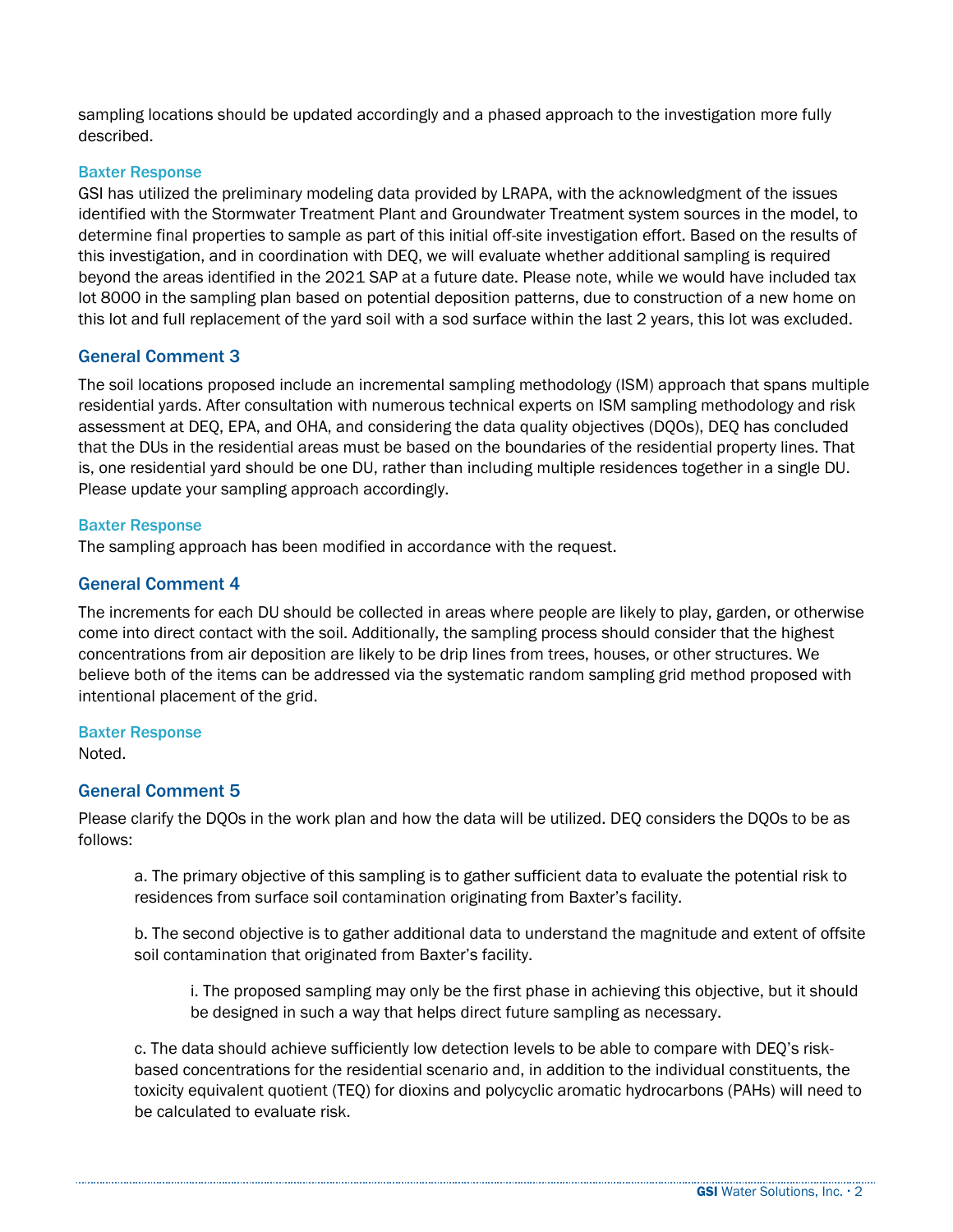i. Attachment B in the plan indicates the individual method detection limits meet this objective, however dioxin detection levels have presented a challenge in the past so DEQ wants to be clear about this objective for the data.

#### Baxter Response

Additional texts have been added to the SAP related to Data Quality Objectives, estimated detection limits, and laboratory procedures. On May 20, 2021, GSI, James Mc Ateer of QA/QC Solutions, Chris Cornwell of Cape Fear Analytical, and DEQ conducted a call to attempt to resolve many of DEQ's concerns related to point c in this comment. We recognize the importance of this data and the data quality goals. A number of approaches were discussed during the call to attempt to achieve the best possible detection limits for data. Adaptive management discussions between Baxter and DEQ will be necessary as the samples are collected and processed to ensure we work to achieve DQOs.

# General Comment 6

6. ODEQ's DU Characterization guidance, dated September 2020, recommends at least 50 increments per decision unit to increase the certainty that the results:

- a. are representative,
- b. achieve appropriate precision (defined as a relative standard deviation (RSD) of <35%); and
- c. reflect a normal distribution.

However, given the variability in size of some of the decision units in this plan, the number of increments may range from 30 to 75 in order to achieve those criteria. Residential lots may only require 30 increments, but other larger decision units may need to include more than 50. Please evaluate the number of increments needed by the areal size of each DU. Also note that the guidance indicates at least 1000 g of soil is needed for each ISM sample so regardless of the number of increments, the minimum weight must be met.

#### Baxter Response

Noted and SAP texts has been modified to accommodate increment ranges from 30 to 75. Once final approval of the SAP is given, GSI will develop the grid sampling maps for each DU for review by DEQ prior to sampling.

# General Comment 7

Note that DEQ uses the nomenclature "decision units" to be consistent with ODEQ's DU Characterization guidance. The work plan uses "sampling unit" instead, but we recommend updating that to be consistent with the guidance and avoid confusion. The sampling results will be used for decision-making purposes.

#### Baxter Response

This was used when sampling consisted of multiple properties. With the change in approach, the text has been revised to Decision Units throughout.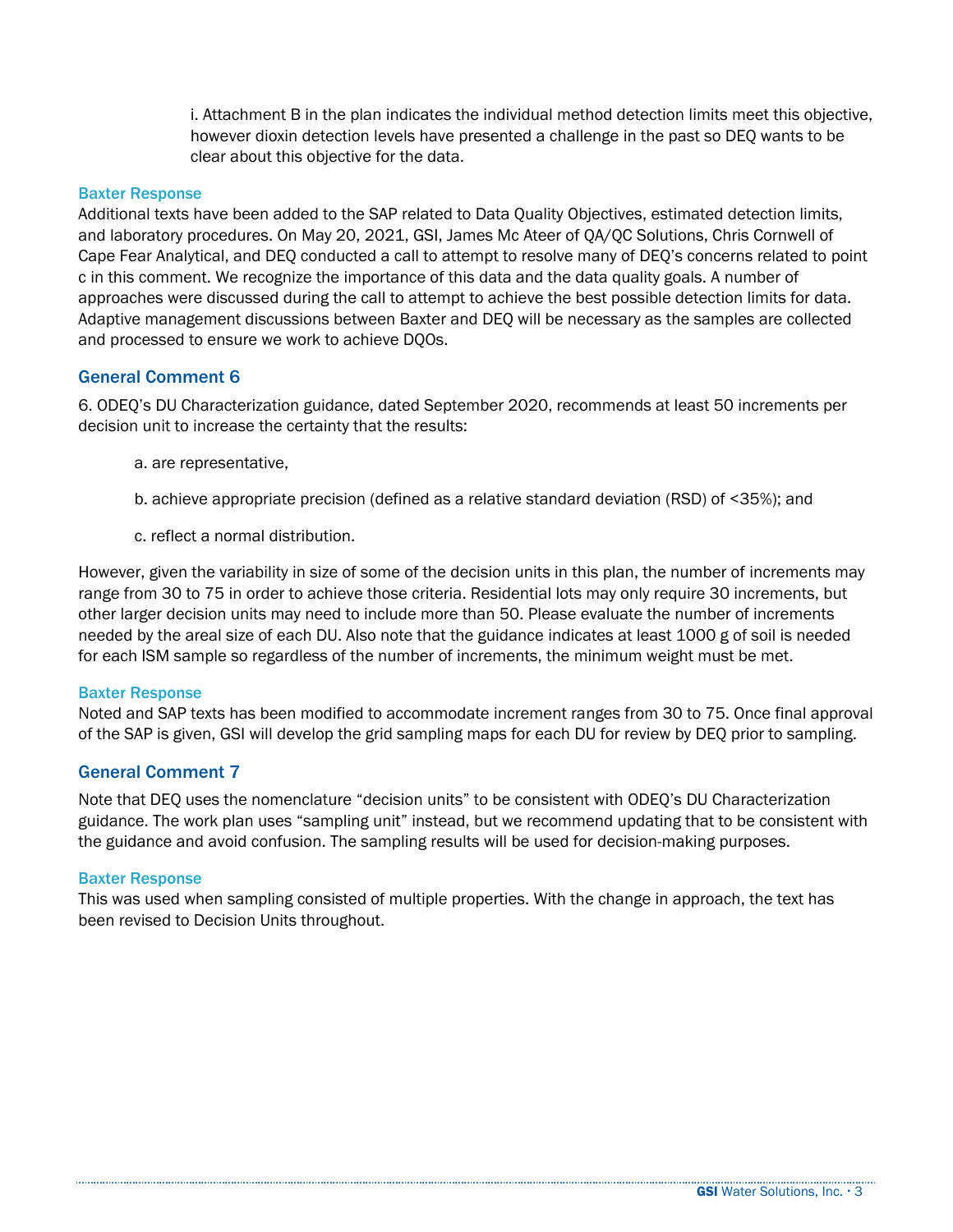## General Comment 8

The proposed locations for background samples are nearly all located downwind of the facility. DEQ supports collecting these samples to assist in understanding the potential downwind extent of air deposition from the facility, but they are likely not going to be useful as background concentrations. There should be background samples collected that would be comparable to the residential yards, such as a couple of residential yards to the east of the facility. Another background location should be located along Roosevelt ditch to the east of Baxter's facility, if possible. The air deposition modeling results may also assist in selection of better background locations.

#### Baxter Response

Background sampling locations have been revised to reflect this comment. Two residential lot background samples will be included in the investigation.

# Specific Comments on the SAP

## Specific Comment 1

On Page 3, the 4th bullet: This sentence indicates 11 multi-property sampling units will be tested, but elsewhere in the text and on the figure, there are only 9. Based on the general comments above, these numbers will need to be changed and made consistent with future updates to the sampling strategy.

#### Baxter Response

Text has been revised to reflect final sampling approach.

## Specific Comment 2

Page 4, Section 4.1: It is recommended that the full TAL metals list be included since the analytical costs remain the same and the full list may be helpful in understanding fate and transport from the facility.

#### Baxter Response

There is actually a cost difference of \$175 per sample to run the full TAL list. Additionally, Baxter is unclear how metals that are not suspected to be indicative of treatment operations emissions increase understanding of Fate and Transport related to air deposition from the Site. The constituents of interest chosen for the investigation are based on the Record of Decision COCs for the Eugene Facility. These were identified due to historic use of ammoniacal copper zinc arsenate (ACZA), ammoniacal copper quat (ACQ), and chromated copper arsenate (CCA) wood treatment agents.

#### Specific Comment 3

Page 5, Section 4.3: Please include one triplicate sample in this sampling event. DEQ's guidance recommends at least one triplicate per batch even when the increment count is high in order to evaluate variability. The preliminary samples collected in 2020 show significant variability so a triplicate is appropriate in order to be able to better understand the results.

#### Baxter Response

A triplicate sample Decision Unit has been included in the investigation.

#### Specific Comment 4

On Page 5, Section 4.4, 2nd Paragraph: The plan states that locations can be moved up to 6 feet in any direction without recording changes. Please change this protocol to record any changes in increment location that exceeds one foot in the residential area. This could be particularly significant in the smaller yards.